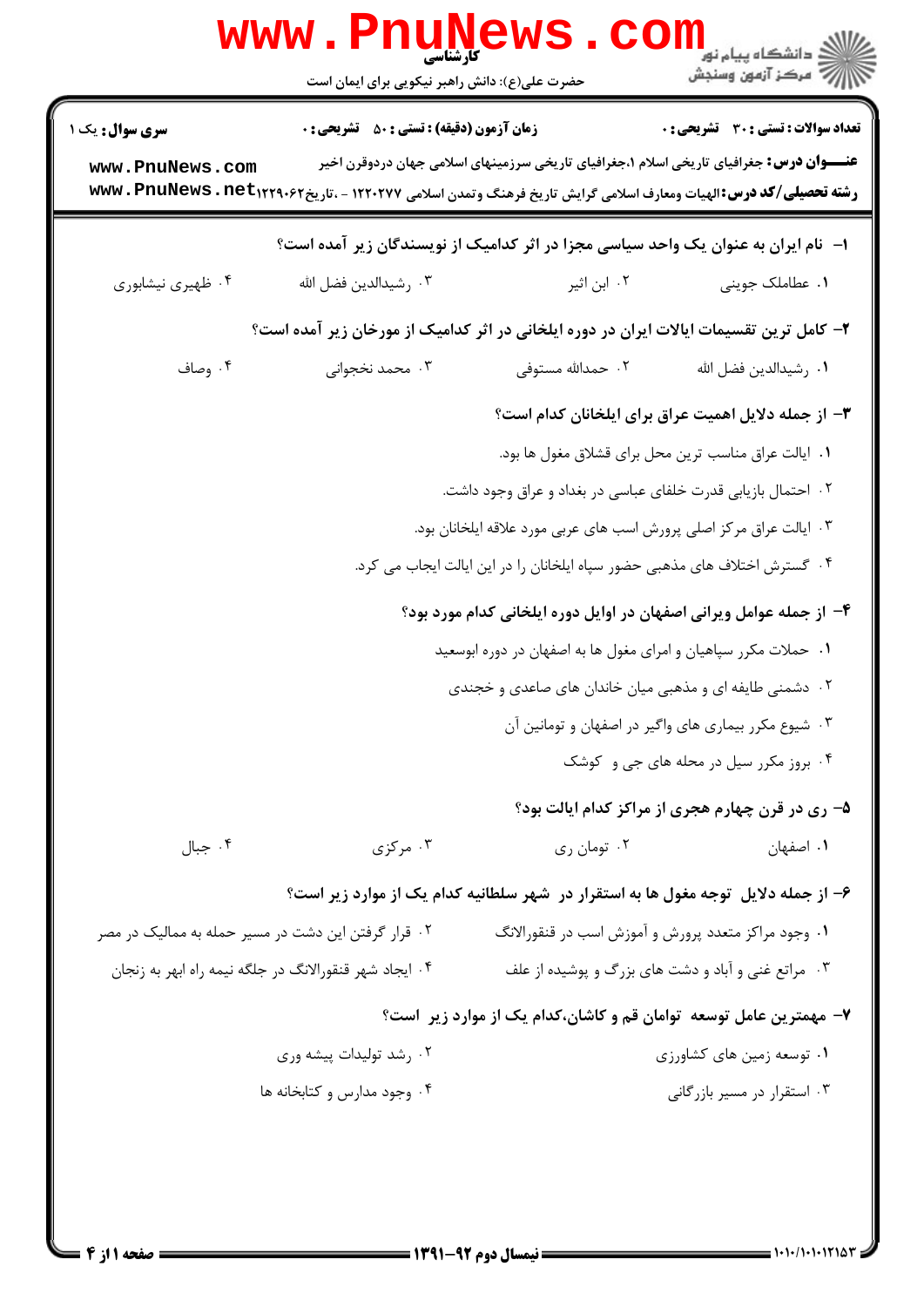|                                                                                               | <b>www.PnuNewS</b><br>کارشناسی<br>حضرت علی(ع): دانش راهبر نیکویی برای ایمان است                                                     |                    |                                                                                                 |  |  |
|-----------------------------------------------------------------------------------------------|-------------------------------------------------------------------------------------------------------------------------------------|--------------------|-------------------------------------------------------------------------------------------------|--|--|
| <b>سری سوال :</b> ۱ یک                                                                        | <b>زمان آزمون (دقیقه) : تستی : 50 ٪ تشریحی : 0</b>                                                                                  |                    | تعداد سوالات : تستى : 30 - تشريحي : 0                                                           |  |  |
| www.PnuNews.com                                                                               | <b>رشته تحصیلی/کد درس:</b> الهیات ومعارف اسلامی گرایش تاریخ فرهنگ وتمدن اسلامی ۱۲۲۰۲۷۷ - ،تاریخ۱۲۲۹۰۶۲ <b>- www . PnuNews . net</b> |                    | <b>عنـــوان درس:</b> جغرافیای تاریخی اسلام ۱،جغرافیای تاریخی سرزمینهای اسلامی جهان دردوقرن اخیر |  |  |
|                                                                                               |                                                                                                                                     |                    | ۸- رشد و توسعه ایذه در قرن چهارم هجری به چه علت بود؟                                            |  |  |
|                                                                                               |                                                                                                                                     |                    | ۰۱ قرار گرفتن ایذه در مسیر جاده کوهستانی اصفهان به بغداد                                        |  |  |
| ۰۲ وجود دریاچه گردابی فم البواب در دو فرسخی شهر ایذه                                          |                                                                                                                                     |                    |                                                                                                 |  |  |
| ۰۳ تبدیل ایذه به عنوان پایتخت سیاسی سلسله اتابکان لر                                          |                                                                                                                                     |                    |                                                                                                 |  |  |
| ۰۴ اظهار ایلی امرای بنی فضلویه نسبت به مغول ها                                                |                                                                                                                                     |                    |                                                                                                 |  |  |
| ۹– از جمله عوامل مهم رونق اقتصادی بروجرد در دوره ایلخانان ،کدام یک از موارد زیر است؟          |                                                                                                                                     |                    |                                                                                                 |  |  |
|                                                                                               |                                                                                                                                     |                    | ٠١ قرار گرفتن بر سر شاهراه اصلى سلطانيه به بنادر جنوبي                                          |  |  |
| ۰۲ نزدیکی و مجاورت شهر بروجرد به شهر شاپورخواست                                               |                                                                                                                                     |                    |                                                                                                 |  |  |
|                                                                                               | ۰۳ وجود سابقه دیرینه شهر مربوط به زمان ورود آریایی ها                                                                               |                    |                                                                                                 |  |  |
|                                                                                               |                                                                                                                                     |                    | ۰۴ آب هوای مناسب بروجرد و مطلوب بودن آن برای مغول ها                                            |  |  |
|                                                                                               |                                                                                                                                     |                    | +۱- از جمله عوامل توسعه شهری همدان و آبادانی آن در دوره غازان کدام است؟                         |  |  |
|                                                                                               | ۰۲ توجه خواجه رشیدالدین فضل الله به عمران این شهر                                                                                   |                    | ۰۱ واگذاری حکومت این شهر به برخی امرای  مغولی                                                   |  |  |
| ۰۳ مهاجرت مسیحیان به همدان و گسترش اقلیت مسیحی<br>۰۴ اقدامات ملک فخرالدین منوچهر در شهر همدان |                                                                                                                                     |                    |                                                                                                 |  |  |
|                                                                                               | 11- در نظر جغرافیا نویسان اسلامی در قرون سوم و چهارم هجری،شهر یزد جزو کدام ایالت بود؟                                               |                    |                                                                                                 |  |  |
| ۰۴ ایالت سیستان                                                                               | ۰۳ ایالت فارس                                                                                                                       | ٠٢ ايالت اصفهان    | ٠١. ايالت جبال                                                                                  |  |  |
|                                                                                               |                                                                                                                                     |                    | ۱۲- موسس سلسله اتابکان آذربایجان کیست؟                                                          |  |  |
| ۰۴ رواد بن مثنی ازدی                                                                          | ۰۳ منصور روادی                                                                                                                      | ٠٢ حذيفه بن اليمان | ۰۱ شمس الدين ايلدگز                                                                             |  |  |
|                                                                                               |                                                                                                                                     |                    | ۱۳– از جمله مهمترین طرح های عمرانی تبریز در دوره ایلخانان ،کدام یک از موارد زیر ِ است؟          |  |  |
|                                                                                               | ۰۲ ساخت ارگ ارغون                                                                                                                   |                    | ٠١. ساخت شهرک شنب غازان                                                                         |  |  |
|                                                                                               | ۰۴ ساخت خانقاه در تبریز                                                                                                             |                    | ۰۳ ساخت جاده تبريز به اردبيل                                                                    |  |  |
|                                                                                               |                                                                                                                                     |                    | <b>۱۴- در دوره خلفا،مرکز ولایت« بردعه »کدام شهر بود؟</b>                                        |  |  |
| ۰۴ باجروان                                                                                    | ۰۳ مغان                                                                                                                             | ۰۲ بیلقان          | ۰۱ اران                                                                                         |  |  |
|                                                                                               | 15- قصبه ايالت شروان كدام شهر بود؟                                                                                                  |                    |                                                                                                 |  |  |
| ۰۴ شماخی                                                                                      | ۰۳ شابران                                                                                                                           | ۰۲ فیروزآباد       | ۰۱ باکویه                                                                                       |  |  |
|                                                                                               |                                                                                                                                     |                    |                                                                                                 |  |  |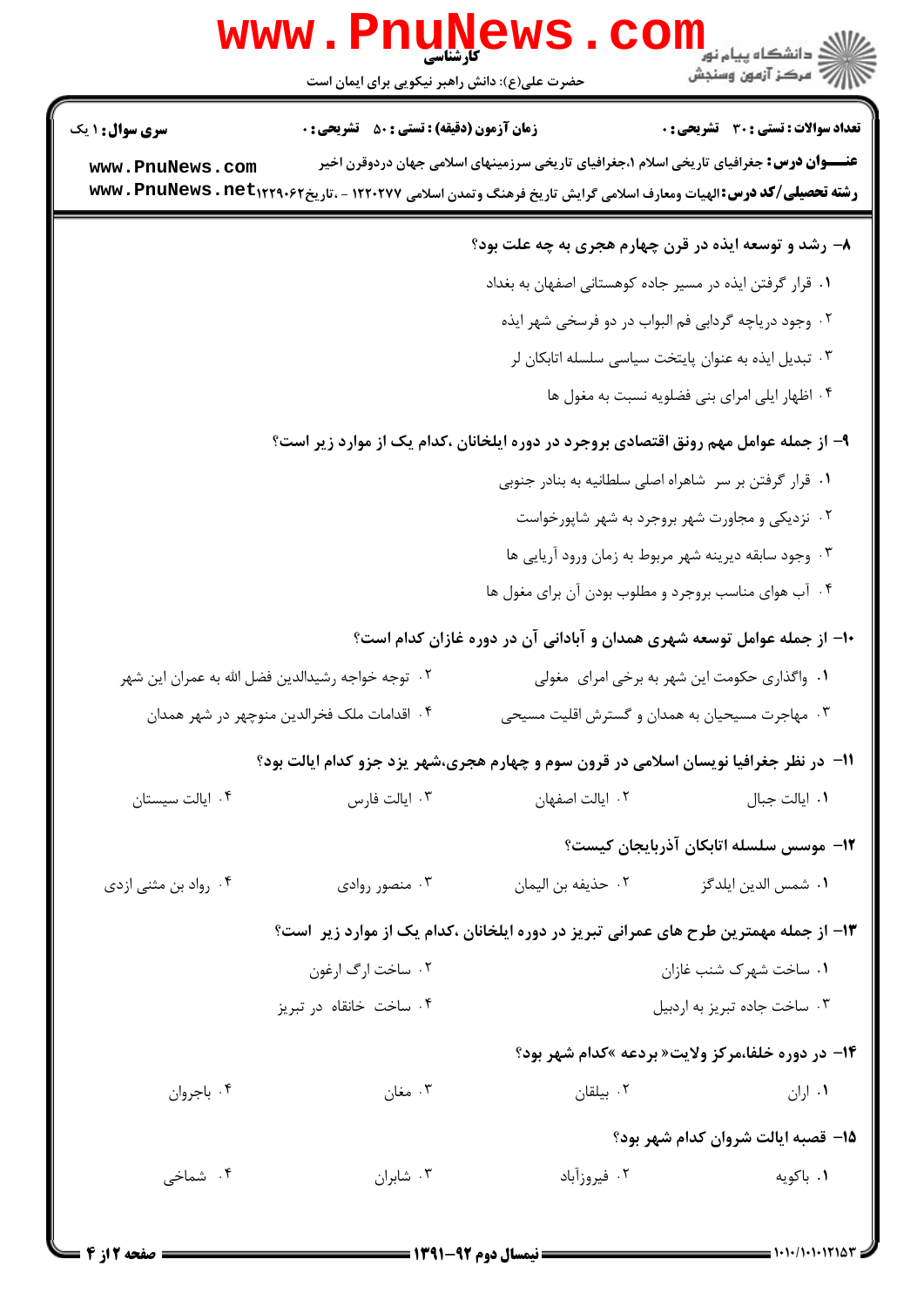|                                                                                                                               | www . Pni<br>حضرت علی(ع): دانش راهبر نیکویی برای ایمان است                                                                          | <b>LIVEWS</b>                                                                                   | <sup>ان</sup> گ دانشگاه پيام نور<br>ا∛ مرکز آزمون وسنجش |  |  |
|-------------------------------------------------------------------------------------------------------------------------------|-------------------------------------------------------------------------------------------------------------------------------------|-------------------------------------------------------------------------------------------------|---------------------------------------------------------|--|--|
| <b>سری سوال : ۱ یک</b>                                                                                                        | <b>زمان آزمون (دقیقه) : تستی : 50 ٪ تشریحی : 0</b>                                                                                  |                                                                                                 | <b>تعداد سوالات : تستی : 30 ٪ تشریحی : 0</b>            |  |  |
| www.PnuNews.com                                                                                                               | <b>رشته تحصیلی/کد درس:</b> الهیات ومعارف اسلامی گرایش تاریخ فرهنگ وتمدن اسلامی ۱۲۲۰۲۷۷ - ،تاریخ۱۲۲۹۰۶۲ <b>- www . PnuNews . net</b> | <b>عنـــوان درس:</b> جغرافیای تاریخی اسلام ۱،جغرافیای تاریخی سرزمینهای اسلامی جهان دردوقرن اخیر |                                                         |  |  |
| ۱۶– اصلی ترین عوامل پس رفت ارمنستان در دوره ایلخانان چه بود؟                                                                  |                                                                                                                                     |                                                                                                 |                                                         |  |  |
|                                                                                                                               | ۰۲ تغییر مرکز ارمنستان ازشهر اخلاط به شهر ارجیش                                                                                     |                                                                                                 | ٠١ تغيير مسير بازرگاني از ارمنستان به ايالت گرجستان     |  |  |
|                                                                                                                               | ۰۴ کاهش روابط بازرگانی با بنادر ارمنستان در دریای سیاه                                                                              |                                                                                                 | ۰۳ تهاجمات خارجی و استقرار طوایف و اردوهای مغولی        |  |  |
| ۱۷– پس از پیروزی سلجوقیان بر امپراطوری روم شرقی، در آثار جغرافیایی مسلمانان،اصطلاح روم صرفا به کدام سرزمین اطلاق<br>می گردید؟ |                                                                                                                                     |                                                                                                 |                                                         |  |  |
|                                                                                                                               | ۰۲ مناطق آسیای صغیر                                                                                                                 |                                                                                                 | ٠١. بين النهرين و شمال آن                               |  |  |
|                                                                                                                               | ۰۴ قسطنطنيه                                                                                                                         |                                                                                                 | ۰۳ سرزمین قونیه                                         |  |  |
|                                                                                                                               |                                                                                                                                     | 18- جغرافیا نویسان عرب،سرزمین جزیره را به چه بخش هایی تقسیم کرده اند؟                           |                                                         |  |  |
|                                                                                                                               | ۰۲ سرزمین های موصل،دیاربکر و اقور                                                                                                   | ٠١. بين النهرين عليا و بين النهرين سفلا                                                         |                                                         |  |  |
|                                                                                                                               | ۰۴ جزیره اقور،دیار بکر و دیار ربیعه                                                                                                 |                                                                                                 | ۰۳ دیار ربیعه،دیار مضر و دیار بکر                       |  |  |
|                                                                                                                               |                                                                                                                                     |                                                                                                 | ۱۹– این شهر مرکز اصلی مسیحیان ناحیه جزیره بود؟          |  |  |
| ۰۴ موصل                                                                                                                       | ۰۳ دیاربکر                                                                                                                          | ۰۲ کرخ                                                                                          | ۰۱ قونیه                                                |  |  |
|                                                                                                                               |                                                                                                                                     | ۲۰– کدامیک از عوامل زیر در تنزل اقتصاد تجاری کردستان در دوره ایلخانان موثر بود؟                 |                                                         |  |  |
|                                                                                                                               | ۰۲ رونق پیشه وری در بین النهرین                                                                                                     | ٠١. از اهميت افتادن بغداد                                                                       |                                                         |  |  |
| ۰۴ سقوط سلجوقيان روم                                                                                                          |                                                                                                                                     | ۰۳ رشد اقتصاد تجاری در عراق                                                                     |                                                         |  |  |
|                                                                                                                               |                                                                                                                                     | <b>۲۱</b> - در دوره خلفای عباسی،مهمترین شهر ایالت خوزستان کدام شهر بود؟                         |                                                         |  |  |
| ۰۴ شوشتر                                                                                                                      | ۰۳ اهواز                                                                                                                            | ۰۲ شوش                                                                                          | ۰۱ جندي شاپور                                           |  |  |
|                                                                                                                               |                                                                                                                                     | ۲۲– اغلب مورخین اسلامی،احداث شهر شیراز را ًمربوط به کدام دوره می دانند؟                         |                                                         |  |  |
| ۰۴ ایلخانان                                                                                                                   | ۰۳ امویان                                                                                                                           | ۰۲ عباسیان                                                                                      | ٠١ ساسانيان                                             |  |  |
|                                                                                                                               |                                                                                                                                     |                                                                                                 | ٢٣- وجه اشتهار جهرم به واسطه توليد كدام كالا بوده است؟  |  |  |
| ۰۴ يارچه                                                                                                                      | ۰۳ ظروف فلزی                                                                                                                        | ۰۲ فرش                                                                                          | ۰۱ ظروف سفالي                                           |  |  |
|                                                                                                                               |                                                                                                                                     | <b>۲۴</b> - در متون جغرافیایی منظور از ابرکافان کدام منطقه است؟                                 |                                                         |  |  |
| ۰۴ هرمز                                                                                                                       | ۰۳ خارک                                                                                                                             | ۰۲ قشم                                                                                          | ۰۱ کیش                                                  |  |  |
|                                                                                                                               |                                                                                                                                     |                                                                                                 |                                                         |  |  |